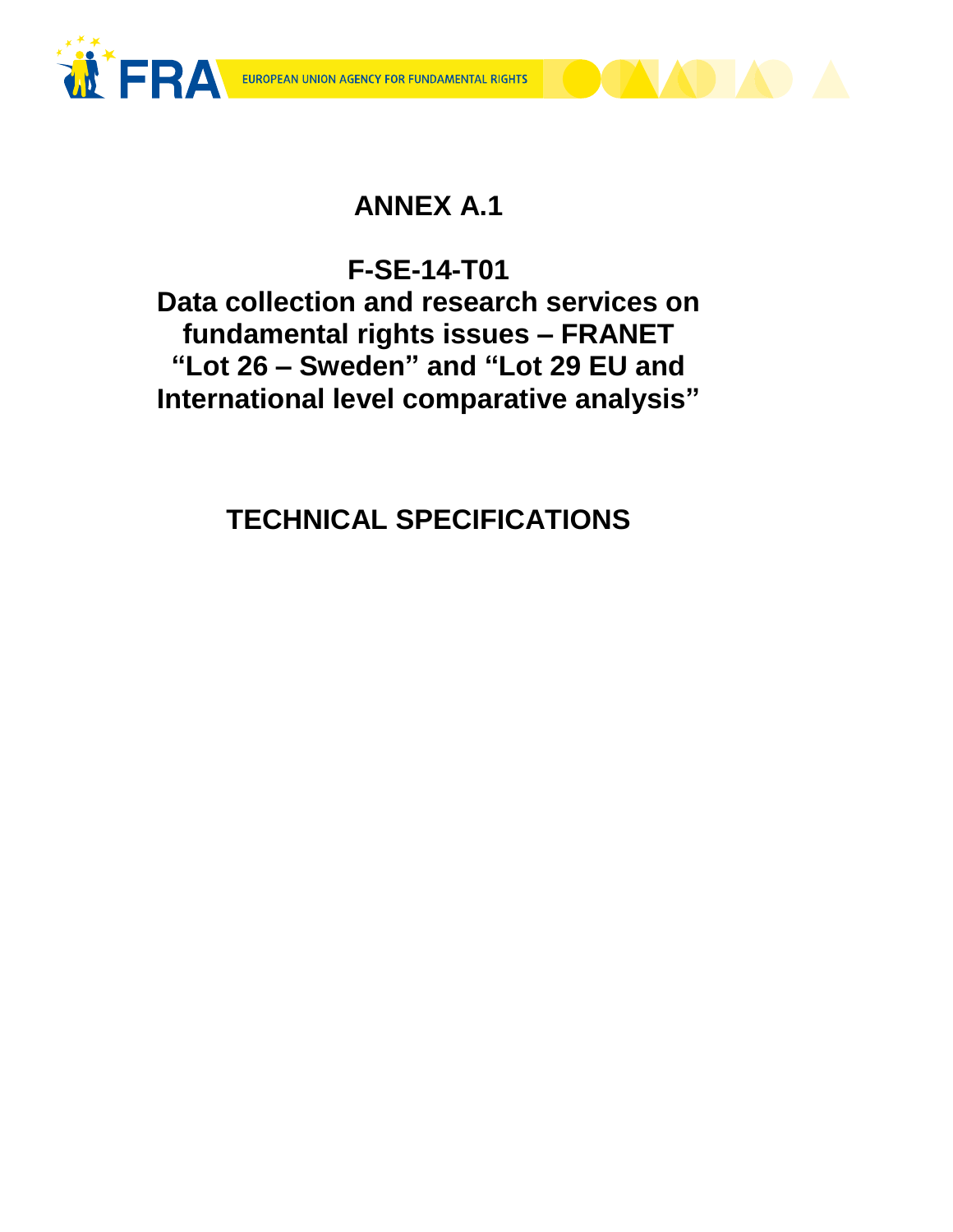# **Table of Contents**

|   | 4 Service requirements - Lots, deliverables and additional services4 |
|---|----------------------------------------------------------------------|
|   |                                                                      |
|   |                                                                      |
|   |                                                                      |
|   |                                                                      |
| 9 |                                                                      |
|   |                                                                      |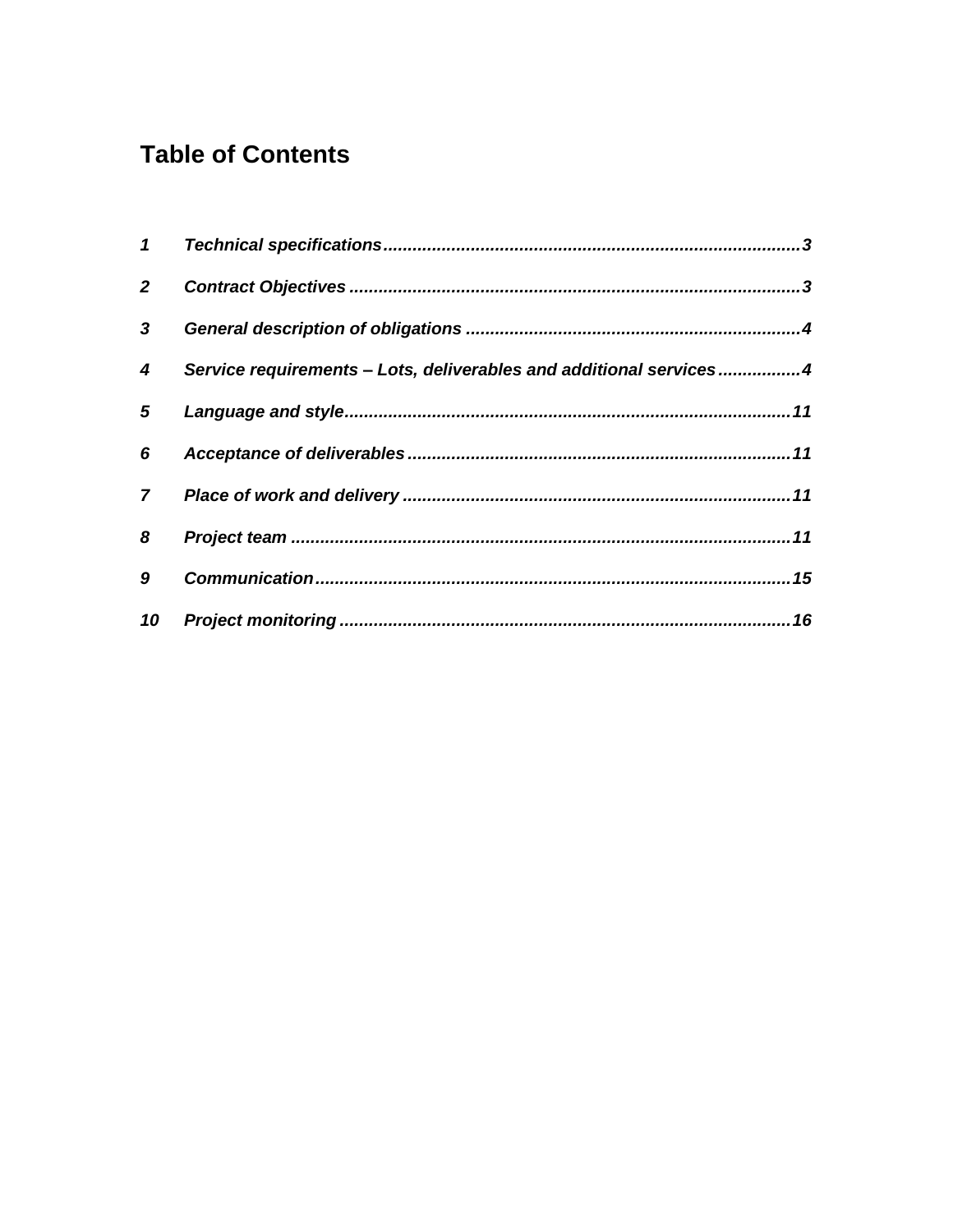### <span id="page-2-0"></span>**1 Technical specifications**

#### *Overview and background information*

The European Union Agency for Fundamental Rights (FRA) prepared these technical specifications in order to identify Contractors for the provision of the research and analysis services, as described in the relevant sections below, in accordance with its mandate.

The European Union Agency for Fundamental Rights (FRA) was established on 15 February 2007 on the basis of Council Regulation 168/2007<sup>1</sup>.

The objective of the FRA, according to Article 2 of the Regulation, is to provide the relevant institutions, bodies, offices and the Member States with assistance and expertise relating to fundamental rights in order to support them when they take measures or formulate courses of action within their respective spheres of competence to fully respect fundamental rights.

According to the Council regulation 168/2007, the thematic areas of the FRA's activities are determined by a five-year Multiannual Framework (MAF) adopted by the EU Council. On 11 March 2013 the Council adopted the FRA MAF for the period 2013-2017<sup>2</sup>. The FRA may be requested, in application of Article 4 of the Council regulation 168/2007, '*to formulate and publish conclusions and opinions on specific thematic topics, for the Union institutions and the Member States when implementing Community law, either on its own initiative or at the request of the European Parliament, the Council or the Commission*'. The scope of the Contract is therefore not exclusively limited to the thematic areas mentioned in the MAF.

In order to fulfil their objectives the FRA conducts research collecting relevant primary and secondary data and contextual information from EU Member States and analyses them comparatively in order to develop policy relevant reports addressed primarily to its main stakeholders, the EU institutions and EU Member States. These tasks are accomplished primarily through the work of its expert staff. In addition, the FRA develops and co-ordinates research networks of experts and organisations across the EU based on Contractual relations.

# <span id="page-2-1"></span>**2 Contract Objectives**

The objective of the Contract is to provide the FRA with research related services on fundamental rights issues, as described in the relevant sections below.

 $\overline{a}$  $1$  COUNCIL REGULATION (EC) No 168/2007 of 15 February 2007 establishing a European Union Agency for Fundamental Rights

<sup>&</sup>lt;sup>2</sup> For further details please see:<http://fra.europa.eu/en/about-fra/what-we-do/areas-of-work>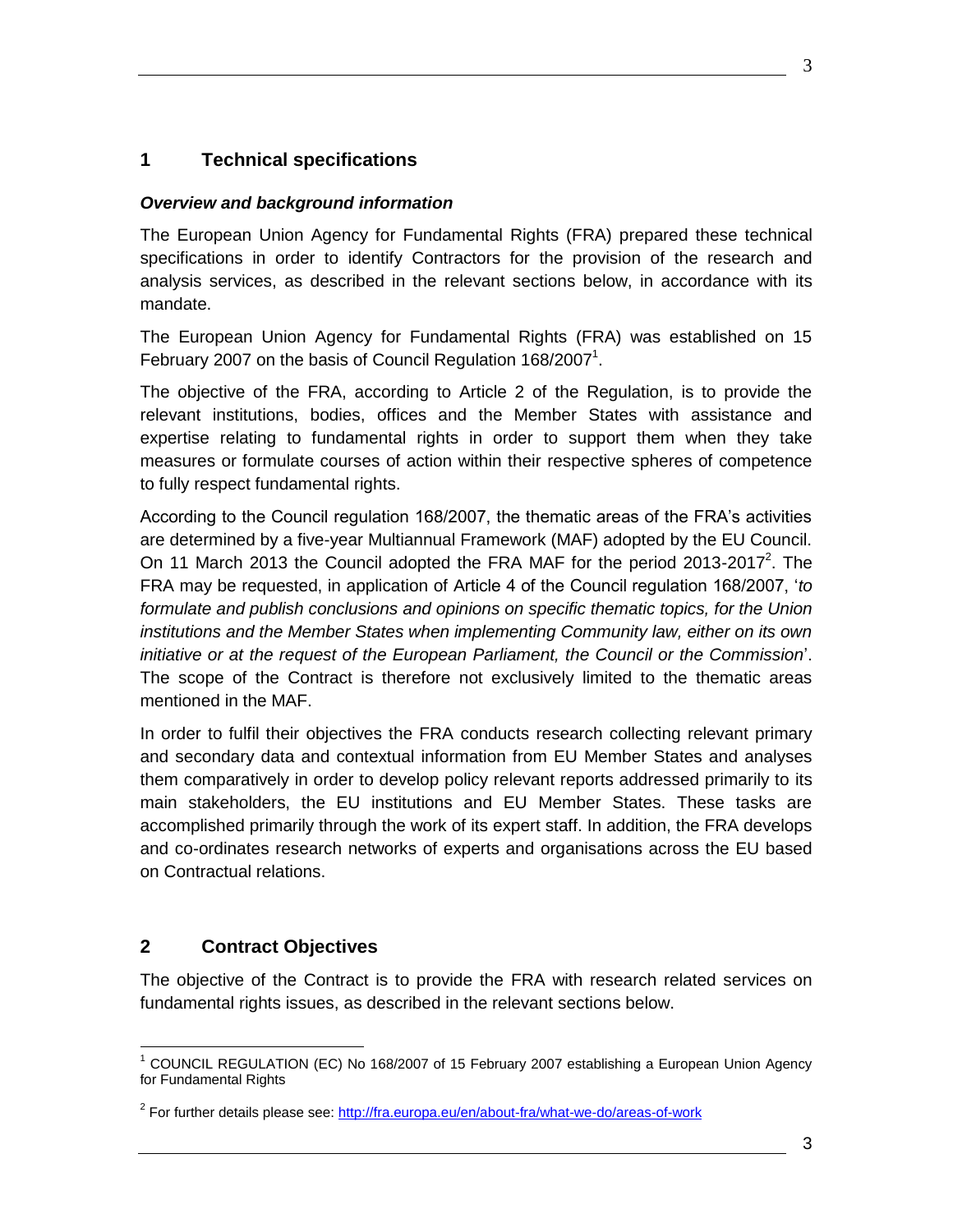### <span id="page-3-0"></span>**3 General description of obligations**

The FRA produces a number of reports every year based on research involving the collection of secondary data (desk research) or primary data (fieldwork research) and comparative analyses, which are either carried out internally or may also be outsourced. These reports correspond to research projects that are outlined in the FRA's Work Programme, publicly available on its website, allowing potential Contractors to identify in advance the possible assignments that may be outsourced. The FRA may also produce ad hoc reports during the year, as necessary, based largely on data and information systematically collected throughout the year through very short ad hoc reports on specific issues. Tenderers should keep in mind that they may be required to produce data and information throughout the year and at relatively short notice, sometimes completing several assignments in parallel.

The Contractors will carry out the work on the basis of specific guidelines and templates provided by the FRA ensuring the highest scientific quality. The deliverables outlined below constitute background material for the Agency's EU level reports.

#### <span id="page-3-1"></span>**4 Service requirements – Lots, deliverables and additional services**

#### *4.1 Lots*

This call for tender is divided into 2 Lots.

Lot 26 – Sweden refers to the national level.

Lot 29 – EU and International level comparative analysis will be required to provide mainly services related to comparative social, legal and policy analysis at EU and international level.

Deliverables and additional services could be commissioned for both or for only one lot.

Lot 26 Sweden

Lot 29 EU and International level comparative analysis

#### *4.2 Deliverables and additional services*

Deliverables of lot 26 cover the national level and deliverables of lot 29 cover the EU and international comparative level.

For both lots:

Contractors should deliver all the deliverables in English.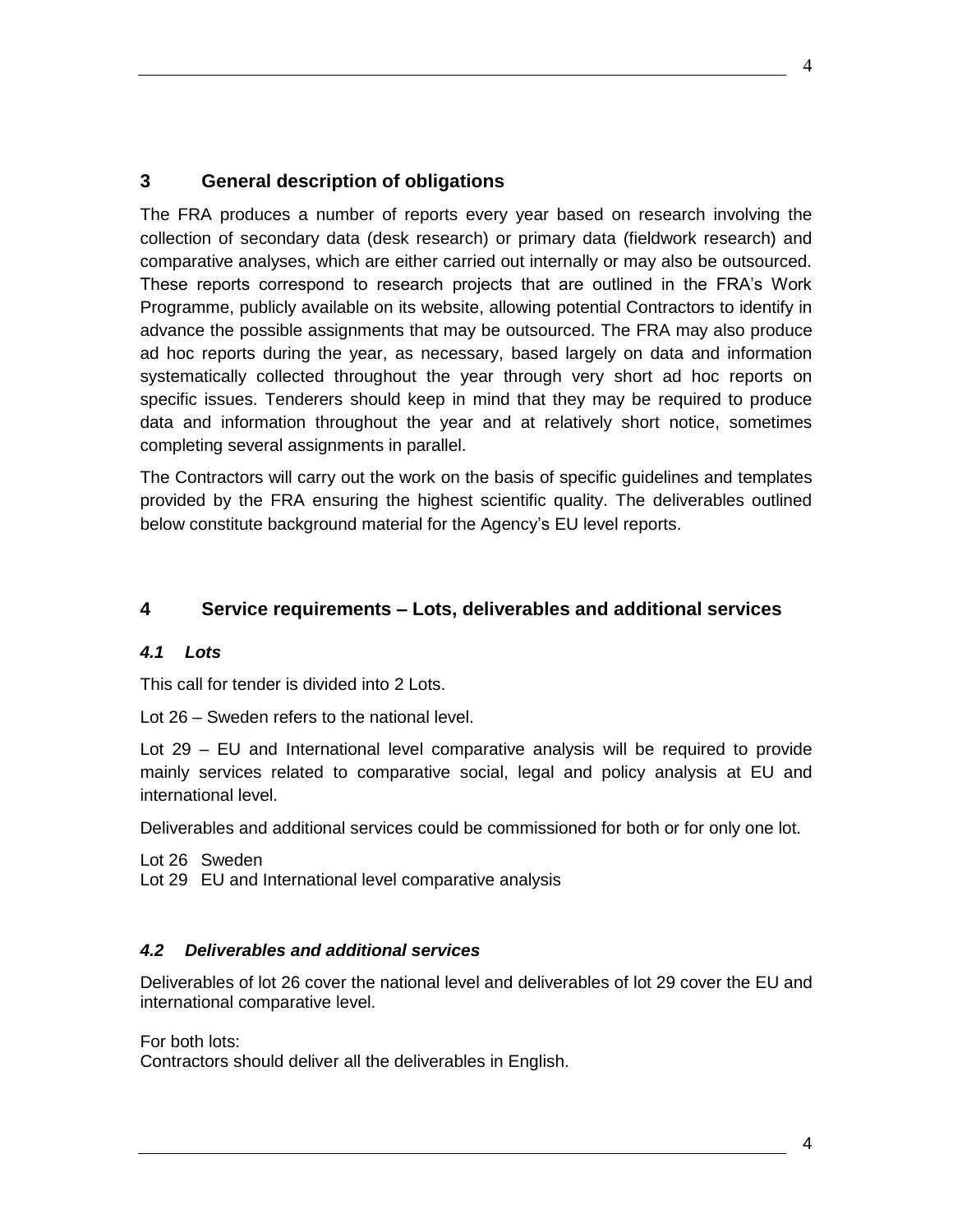| <b>Deliverables</b>                 | <b>LOT</b>                             | <b>Size</b>        | <b>Time</b>                       | <b>Price</b> |
|-------------------------------------|----------------------------------------|--------------------|-----------------------------------|--------------|
| <b>Information</b><br>request       | LOT <sub>26</sub><br>LOT <sub>29</sub> | $1 - 3$<br>pages   | 10<br>calendar<br>days            | <b>Fix</b>   |
| <b>Short thematic</b><br>report     | <b>LOT 26</b><br>LOT <sub>29</sub>     | $10-15$<br>pages   | 30<br>calendar<br>days            | Fix          |
| <b>Extensive thematic</b><br>report | LOT <sub>26</sub><br>LOT <sub>29</sub> | $30 - 45$<br>pages | 3 months                          | Fix          |
| <b>Social fieldwork</b><br>research | LOT <sub>26</sub>                      | Variable           | Variable                          | <b>QTM</b>   |
| <b>Reports of various</b><br>sizes  | LOT <sub>26</sub><br>LOT <sub>29</sub> | Variable           | 30<br>calendar<br>days            | <b>QTM</b>   |
| Comparative<br>analysis             | LOT <sub>29</sub>                      | 80-100<br>pages    | 4 months                          | Fix          |
| <b>Review service</b>               | LOT <sub>26</sub><br>LOT <sub>29</sub> | Variable           | Minimum<br>30<br>calendar<br>days | <b>QTM</b>   |
| Participation to<br>meetings        | <b>LOT 26</b><br>LOT <sub>29</sub>     | N/A                | N/A                               | TM           |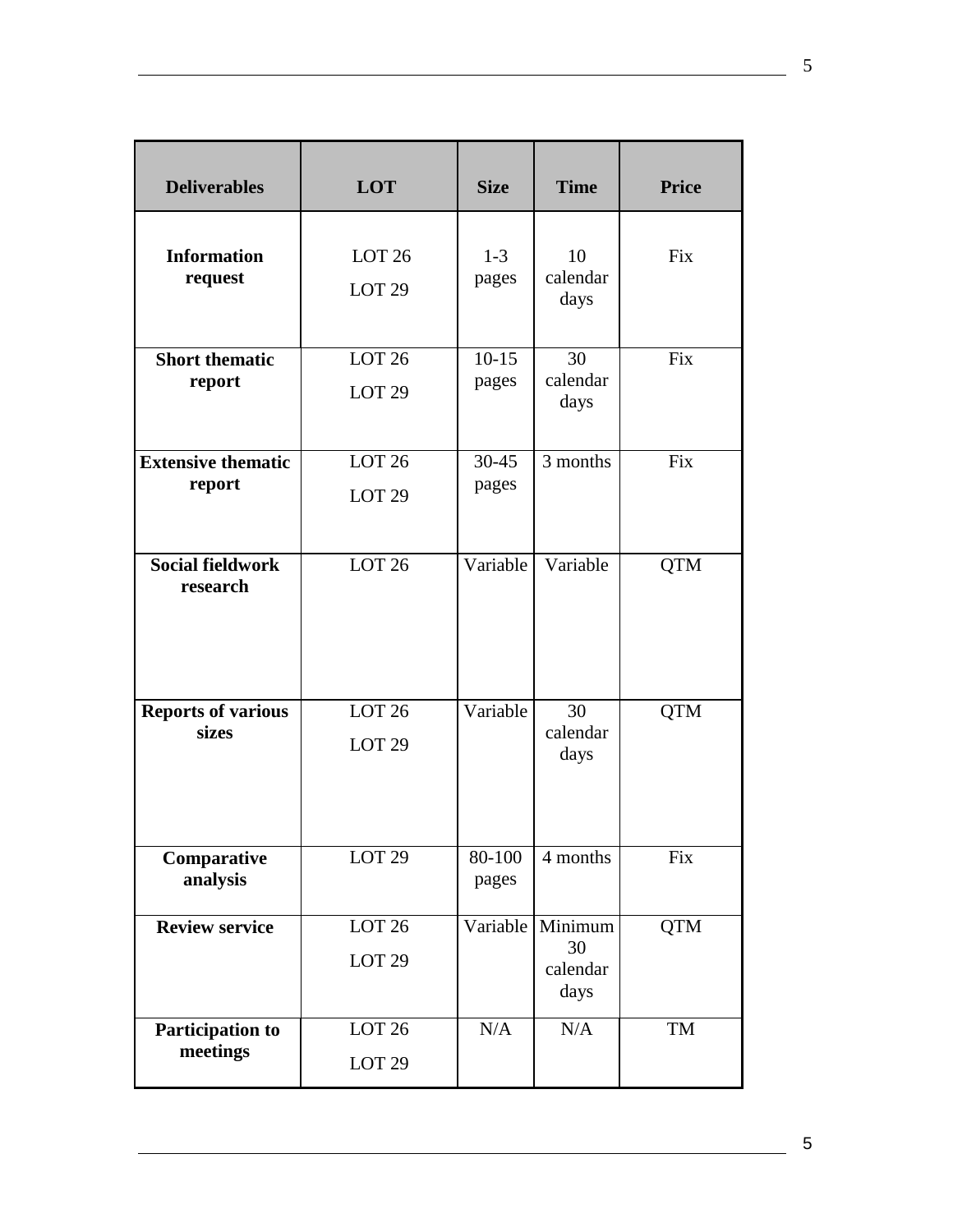The purpose of the Information request will be to provide, often at a very short notice, concise and very specific information on particular issues concerning fundamental rights.

As an illustration, the contents of this deliverable could include:

- Information on procedures for lodging a complaint with equality bodies;
- Information on legal provisions addressing violence against children with disabilities;
- Information on redress mechanisms for victims of severe forms of labour exploitation;
- Information on legal provisions and regulations for conducting research with children;
- Information on legal and organisational framework of victim support services;
- Information on the legal status of same sex marriages;
- Information on administrative arrangements for the detention of asylum seekers;
- Practical information, such as, for example, the identification and contact details of key stakeholders or key experts or journalists covering particular issues; information on data-bases at international, European or national level; on networks of information as, e.g. libraries on particular fundamental rights or gender equality issues, etc.

The Contractors should deliver such information on the basis of a specific template, submission deadline and guidelines that will be provided by the FRA.

As an indication, this deliverable may be expected to be delivered at very short notice, as a minimum within ten calendar days.

#### **Size: approximately 1-3 A4 pages (excluding annexes)**

### **4.2.2 Short Thematic report (Lot 26 & Lot 29)**

The purpose of the Short Thematic report will be to provide specific and descriptive information and data on particular issues concerning fundamental rights in order to support comparative analysis.

The Short Thematic report will rely on desk research but may also require contacting organisations and authorities in the relevant field of research for additional information. It is expected that this deliverable will identify and describe specific information and data taking into account relevant publicly available official and unofficial statistical data, information on trends, significant policies and legal instruments, specific legal provisions, case law, other policy measures, as well as promising initiatives that could serve the development of recommendations. The report should contribute to an adequate understanding of the social, legal and policy aspects of a particular issue on the basis of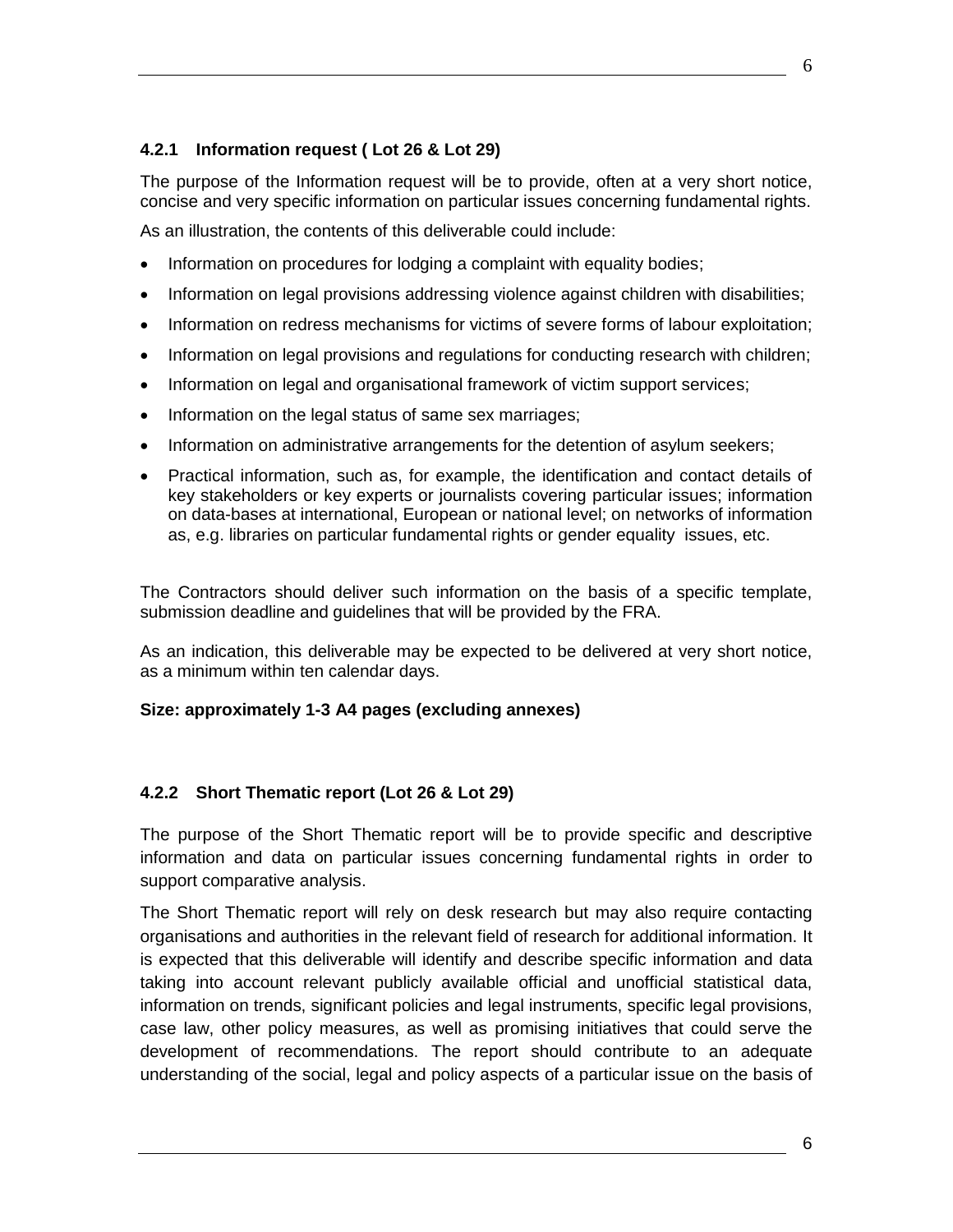substantiated evidence. Contractors may be requested to provide an overview of fundamental rights' developments over a period of time.

The Short Thematic reports will be used as background material for comparative analysis and must be factual, objective, balanced, fully substantiated and referenced.

The contractor for Lot 29 may be requested to collect and/or analyse existing statistical data collected by the FRA or generated by EU surveys and other instruments, e.g. Eurostat data, EU-SILC, Labour Force survey, Eurobarometer, etc.

The Contractors should deliver such report on the basis of a specific template, submission deadline and guidelines that will be provided by the FRA.

As an indication, short thematic reports should be delivered within thirty calendar days.

#### **Size: approximately 10-15 A4 pages (excluding annexes)**

#### **4.2.3 Extensive Thematic report (Lot 26 & Lot 29)**

The purpose of the Extensive Thematic report will be to provide in-depth elaboration and thorough analysis on particular issues concerning fundamental rights in order to support comparative analysis. The Extensive Thematic report will require an in-depth analysis of data and information by providing a comprehensive as well as detailed elaboration of data in order to allow the FRA to have a thorough understanding on specific fundamental rights issues.

The Extensive Thematic report will rely on desk research but may also require contacting organisations and authorities in the relevant field of research for additional information. It is expected that this deliverable will provide a thorough analysis taking into account relevant publicly available official and unofficial statistical data, information on trends, significant policies and legal instruments, statistical data related to the application of legislation, specific legal provisions and legal practice, case law, other policy measures, as well as promising initiatives that could serve the development of recommendations. The report should contribute to a thorough understanding of the social, legal and policy aspects of a particular issue on the basis of substantiated evidence. Contractors may be requested to provide an overview of fundamental rights' developments over a period of time.

The Extensive Thematic reports will be used as background material for comparative analyses at EU level and must be factual, objective, balanced, fully substantiated and referenced.

The contractor for Lot 29 may be requested to collect and/or analyse existing statistical data collected by the FRA or generated by EU surveys and other instruments, e.g. Eurostat data, EU-SILC, Labour Force survey, Eurobarometer, etc.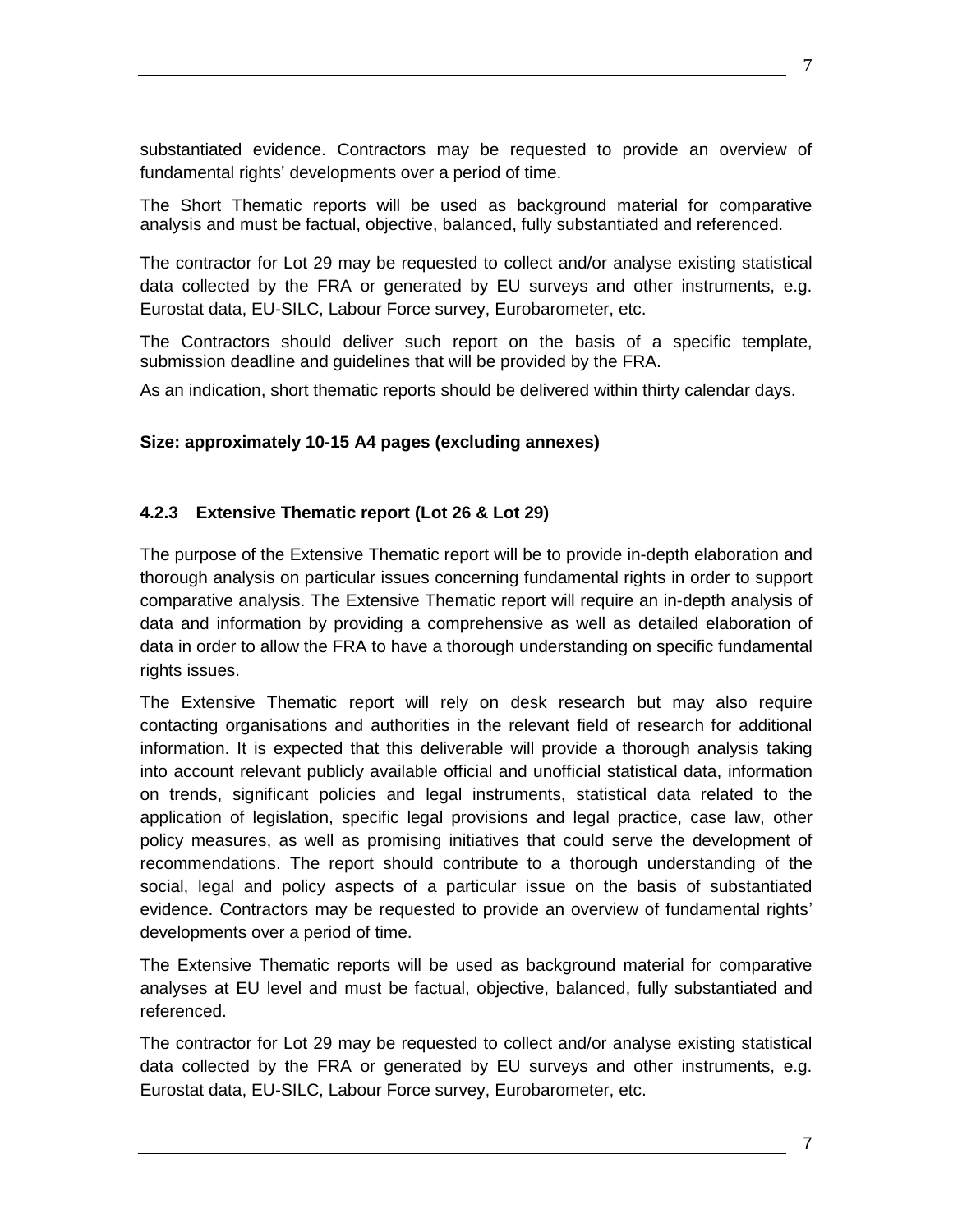The Contractors should deliver such report on the basis of a specific template, submission deadline and guidelines that will be provided by the FRA.

As an indication, extensive thematic reports should be delivered within three months.

#### **Size: approximately 30-45 A4 pages (excluding annexes)**

#### **4.2.4 Social fieldwork research (Lot 26)**

The purpose of social qualitative fieldwork research is to gain a rich understanding of processes, events and relationships. Social qualitative field research is especially effective in obtaining specific information about the values, attitudes, views, experiences, perceptions and social behaviour of particular populations. Its strength is its ability to provide complex textual information on how specific target groups experience a situation linked to a fundamental rights issue. Qualitative methods are also effective in identifying intangible factors, such as social norms, socio-economic status, gender roles, ethnicity, age and religion whose role in the research issue may not be readily apparent.

As an indication the qualitative field research may involve one or a combination of the following qualitative methods:

- **In-depth interviews** (semi-structured or structured interviews, life-stories), which are optimal for collecting data on individuals' personal histories, perceptions and experiences, particularly when sensitive topics are being explored;
- **Focus group interviews,** which are effective in eliciting data on the attitudes, behaviours and norms of a particular group sharing some common characteristics and in generating broad overviews on issues related to such groups;
- **Observation** (direct or unobtrusive), which is appropriate for collecting data on social behaviours in their usual contexts;
- **Case studies,** which typically involve an in-depth examination of a particular issue.

During the implementation phase of a specific contract that involves qualitative fieldwork research, the FRA will develop specific interview material for each service request and provide the contractors with English versions of documents such as, for example, interview guidelines, information brochures and consent forms. The contractors may be required to comment on this research material and translate it into their national language. The contractors may also be required to organise specific training for interviewers involved in the fieldwork to ensure that the methodology is applied in a uniform way across all Member States concerned. The FRA may attend training sessions organised by the Contractors.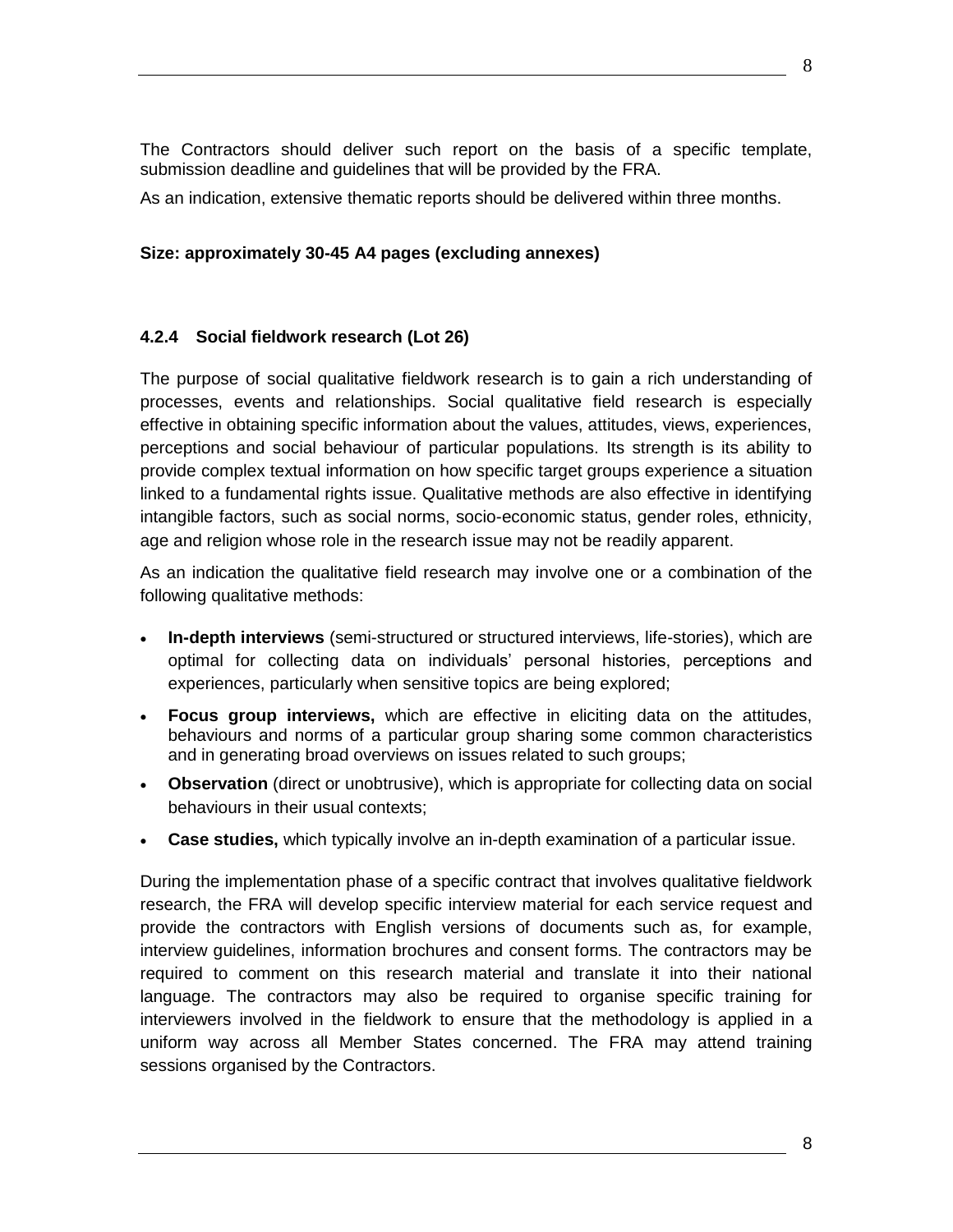The Contractors should conduct such research on the basis of a specific template, submission deadline and guidelines that will be provided by the FRA.

#### **Size: variable**

#### **4.2.5 Reports of various sizes (Lot 26 & Lot 29)**

The FRA may require data and information, as well as analyses regarding a variety of fundamental rights issues, occasionally of a very specific and/or technical nature, often at short notice. As an illustration, the contents of this deliverable could include:

- Promising initiatives and data on support services available to victims of crime;
- Analysis of national case law citing articles of the EU Charter for Fundamental Rights;
- Analysis of information and data about guardianship and legal representation systems in EU;
- Supporting and facilitating fieldwork research activities at national level of quantitative/qualitative surveys carried out/commissioned by the FRA;
- Assessment of barriers faced by women in accessing decision-making positions, or on discrimination based on sex, etc.

The contractor for Lot 29 may be requested to collect and/or analyse existing statistical data collected by the FRA or Eurostat, EU-SILC, etc.

The Contractors should deliver such report on the basis of a specific template, submission deadline and guidelines that will be provided by the FRA.

As an indication, this deliverable may be expected to be delivered at short notice, as a minimum within thirty calendar days.

#### **Size: variable**

#### **4.2.6 Comparative analysis (Lot 29)**

A comparative analysis would be based primarily on background material provided by the FRA. Its aim would be to produce a good understanding of the situation at EU level on a particular fundamental rights issue that will allow robust conclusions to be drawn on the basis of which the FRA can develop policy relevant recommendations.

As an illustration and depending on its thematic scope, this kind of analysis may refer to:

• Legislation and case law;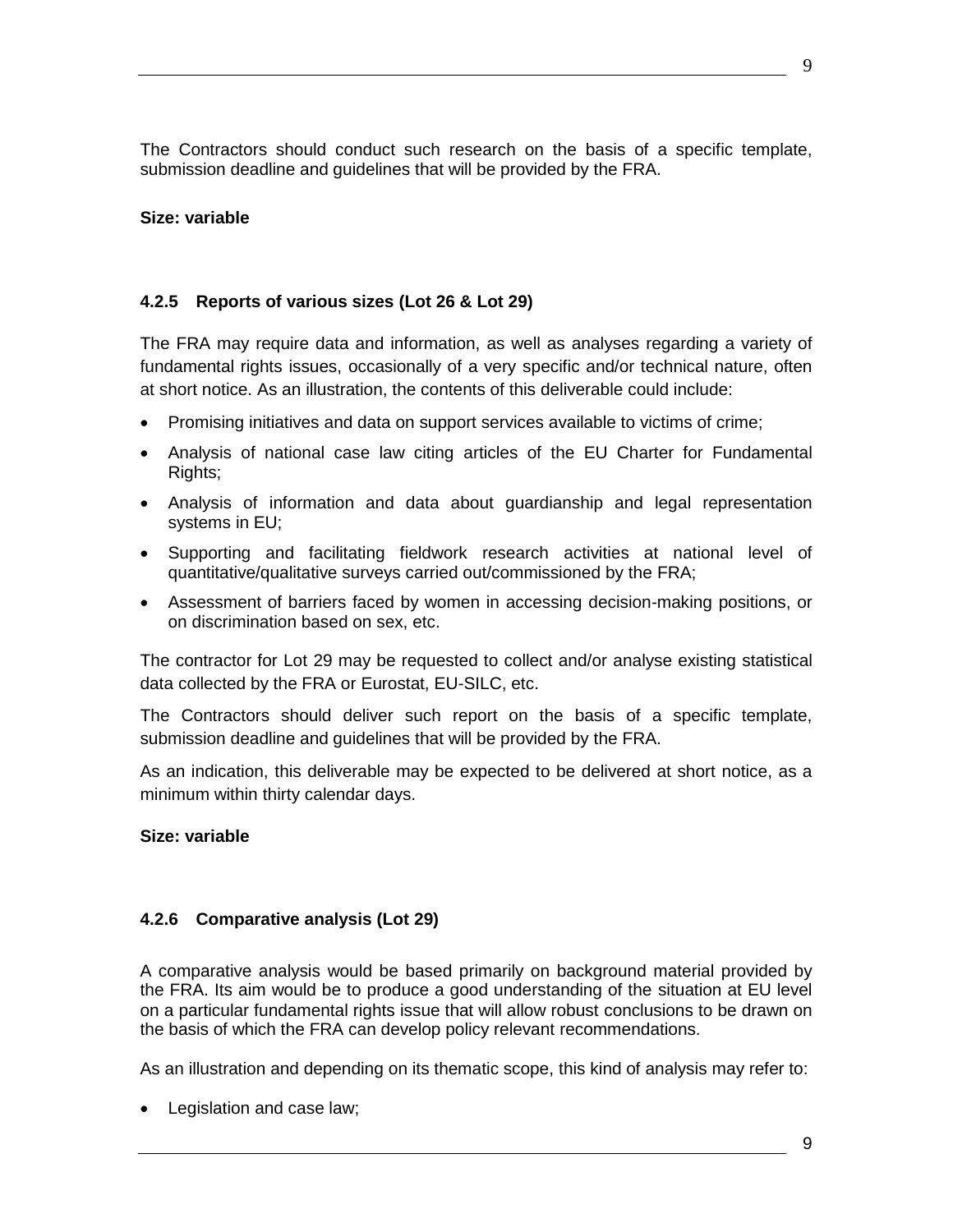- The social situation based on nationally available data and contextual information;
- Policies, action plans and measures on particular issues;
- Data collected through qualitative social fieldwork research commissioned by the FRA;
- Quantitative and statistical data collected either at national level through surveys commissioned by the FRA or generated by EU surveys and other instruments, e.g. Eurostat data, EU-SILC, Labour Force survey, Eurobarometer, etc.
- A combination of the above articulating legal, social and policy analysis.

As appropriate the comparative analysis may be required also to include promising initiatives at national, EU and international level.

The Contractors should deliver such report on the basis of a specific template, submission deadline and guidelines that will be provided by the FRA.

As an indication, comparative analysis reports should be delivered within four months.

# **Size: approximately 80-100 A4 pages (excluding annexes)**

### *4.3 Additional services*

### **4.3.1 Review Service (Lot 26 & Lot 29)**

The FRA may require in the course of its work Contractors to review its reports adding, amending and/or updating information within them to ensure that they are correct, up to date and complete. The review service will be carried out through track-changes on existing documents that will be provided by the FRA.

### **Size: variable**

# **4.3.2 Participation to meetings (Lot 26 & Lot 29)**

During the implementation of the Framework Contract, the FRA can request the participation of Contractors to meetings (ad-hoc or project-related) at its own premises. The FRA is entitled to request the presence of a specific member of the Contractor's team.

Participation including travel and accommodation and any other cost must be covered by the Contractor and included as a service in the Price Offer.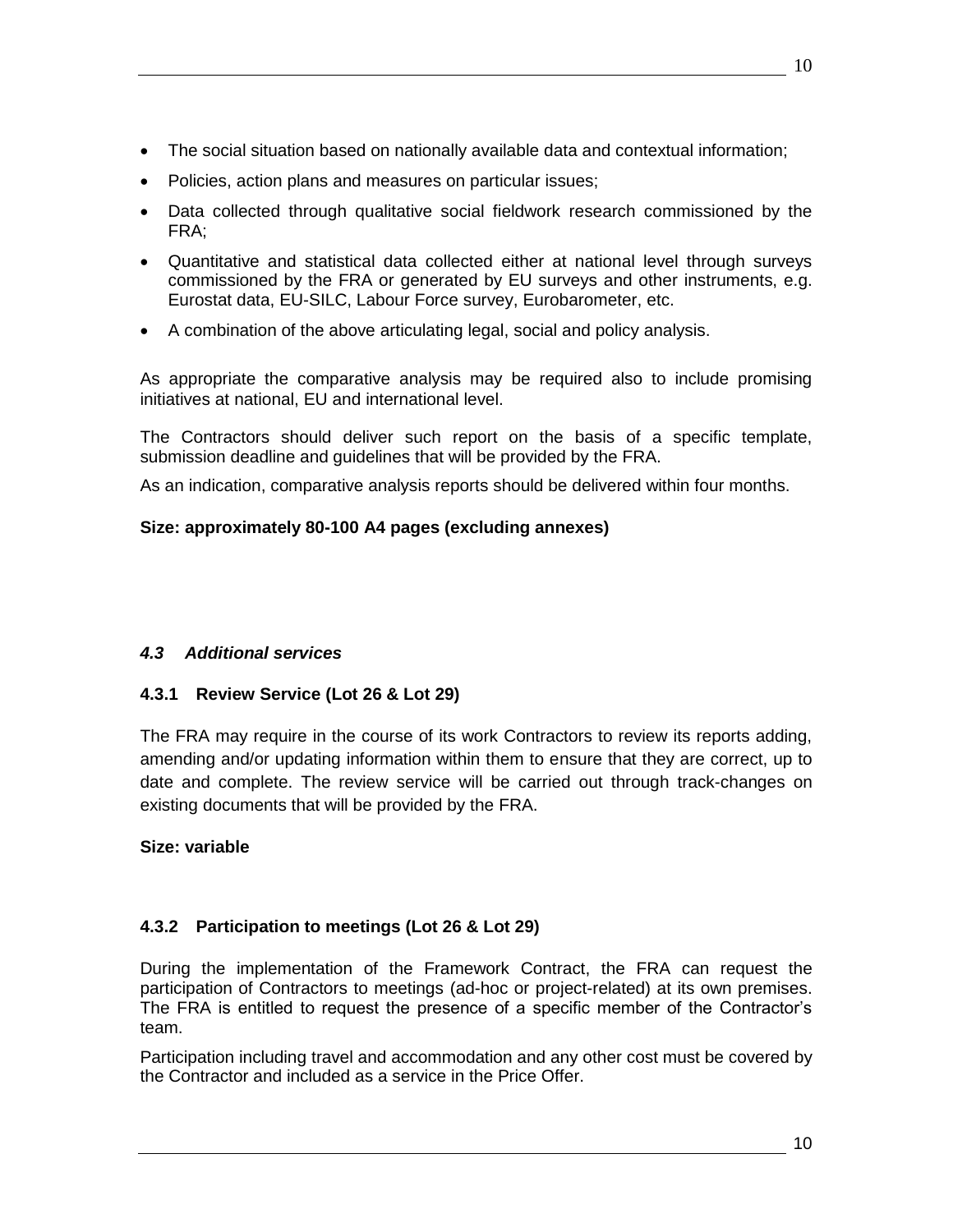### <span id="page-10-0"></span>**5 Language and style**

The working language of the FRA is English. The English language shall be used throughout the project duration for all deliverables and communication. All deliverables must be submitted in English at international academic publication standard. Any reports must be written in a clear, unambiguous and straightforward way, providing information and analysis that can be readily understood by non-academics. The style and presentation must be, as far as possible, simple and clear, and free of jargon that obscures rather than promotes meaning to readers unfamiliar with it. The reports should also be balanced, written in neutral language and contain no unsubstantiated statements. Deliverables should be written according to the FRA guidelines for the submission of written material (FRA Style Guide<sup>3</sup>). Deliverables should, if possible, contain tables and other graphic presentations to improve readability.

# <span id="page-10-1"></span>**6 Acceptance of deliverables**

The procedure for accepting the deliverables shall be the following:

- **The FRA receives the deliverables according to the Contract deadlines.**
- The deliverable is considered as a final deliverable only after final acceptance by the FRA.

# <span id="page-10-2"></span>**7 Place of work and delivery**

The Contractors shall undertake the implementation of the services at the contractor's premises as well as at the place where the project takes place. All deliverables must be sent by e-mail to the FRA.

# <span id="page-10-3"></span>**8 Project team**

 $\overline{a}$ 

The overall responsibility for the execution of the Contract, including the implementation of all measures necessary to provide to the FRA the requested services on time and ensuring the highest quality lies with the Contractor and has to be demonstrated in their Technical Offer in accordance to the Technical Specifications and Tender Specifications.

<sup>&</sup>lt;sup>3</sup> available on FRA web site at http://fra.europa.eu/sites/default/files/annex 2 to annex a1 -[\\_fra\\_style\\_guide\\_for\\_authors.pdf](http://fra.europa.eu/sites/default/files/annex_2_to_annex_a1_-_fra_style_guide_for_authors.pdf)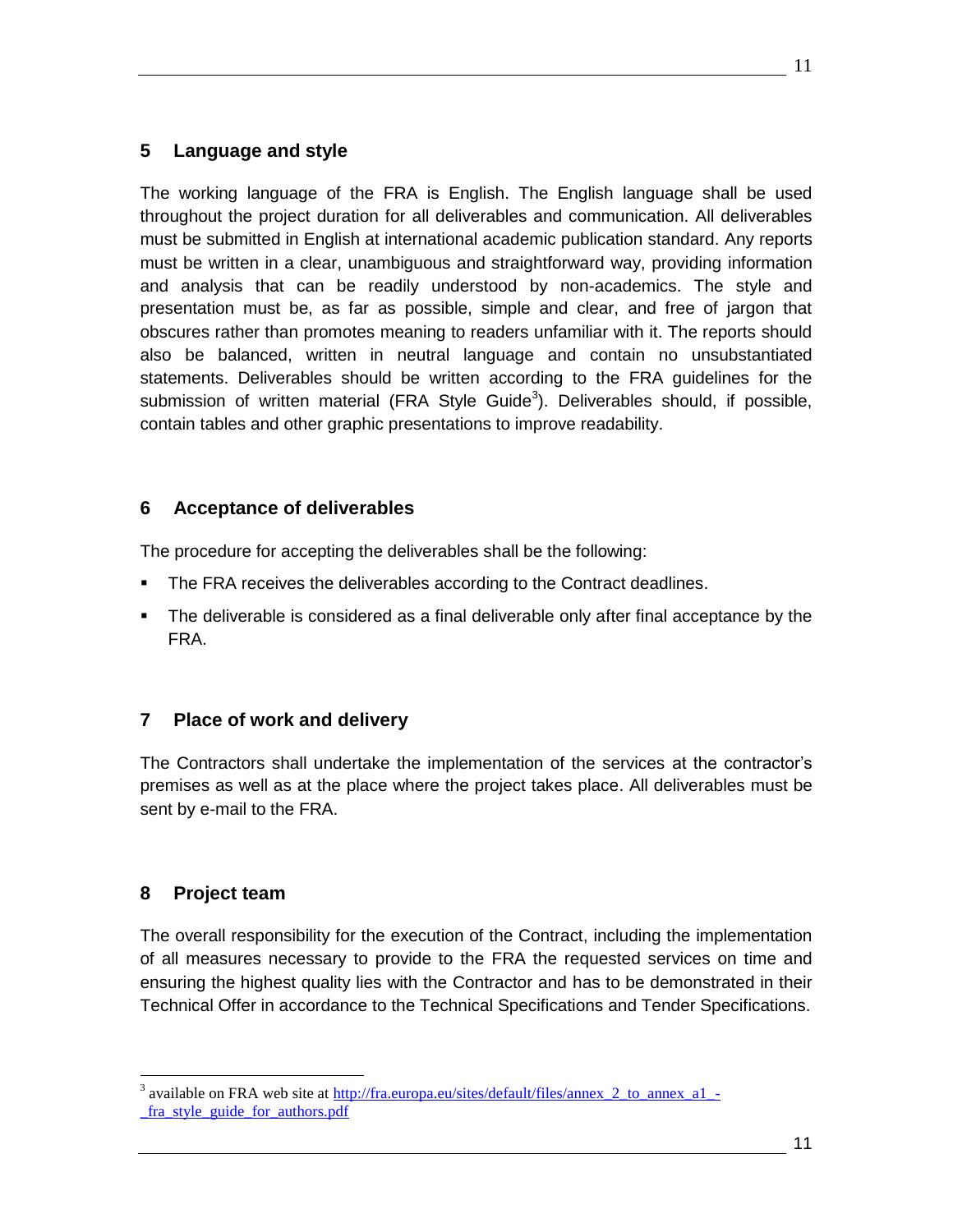Tenderers must present in their Technical Offer the proposed team providing relevant CVs valid as a minimum per lot, for the following profiles:

- 1. Project Manager, who will coordinate the project team and have the overall responsibility for the timely execution of the Contract.
- 2. Senior Expert, who will be responsible for the scientific quality of all deliverables.
- 3. Experts (legal, social, on qualitative social fieldwork research, on statistical analysis and interviewers), who must have a proven ability to carry out the research as described above.
- 4. English language editor

| <b>Profile</b>       | Lot               | <b>Minimum educational qualifications</b><br>to be proven by supplying a CV (in<br><b>EUROPASS form) and the grid under</b><br>Annex C, form D.1                                                                                                                                                                                                                                                                                                                 |
|----------------------|-------------------|------------------------------------------------------------------------------------------------------------------------------------------------------------------------------------------------------------------------------------------------------------------------------------------------------------------------------------------------------------------------------------------------------------------------------------------------------------------|
| Project<br>Manager   | Lot 26 and Lot 29 | • University degree<br>• Proven excellent knowledge of English<br>(level C1)                                                                                                                                                                                                                                                                                                                                                                                     |
|                      |                   | • 5 years of proven experience as project<br>manager in managing research projects                                                                                                                                                                                                                                                                                                                                                                               |
| <b>Senior Expert</b> | Lot 26            | • Postgraduate university degree                                                                                                                                                                                                                                                                                                                                                                                                                                 |
|                      |                   | • Proven excellent knowledge of English<br>(level C1)                                                                                                                                                                                                                                                                                                                                                                                                            |
|                      |                   | • At least seven years of experience in<br>fundamental<br>rights<br>relevant for<br>the<br>applied for, gained<br>country/Lot<br>by<br>research and/or teaching in universities<br>and/or other entities conducting research                                                                                                                                                                                                                                     |
|                      |                   | • At least five scientific publications in any<br>EU language (e.g. articles in academic<br>journals or books or peer reviewed books<br>by academic publishers) relevant for the<br>country/Lot the tenderer applies for.<br>Titles,<br>dates,<br>type<br><b>of</b><br>publication,<br>publisher, place of publication, ISBN<br>number (if available) must be provided. A<br>such publications<br>minimum<br>of two<br>(abstract in English and full text in any |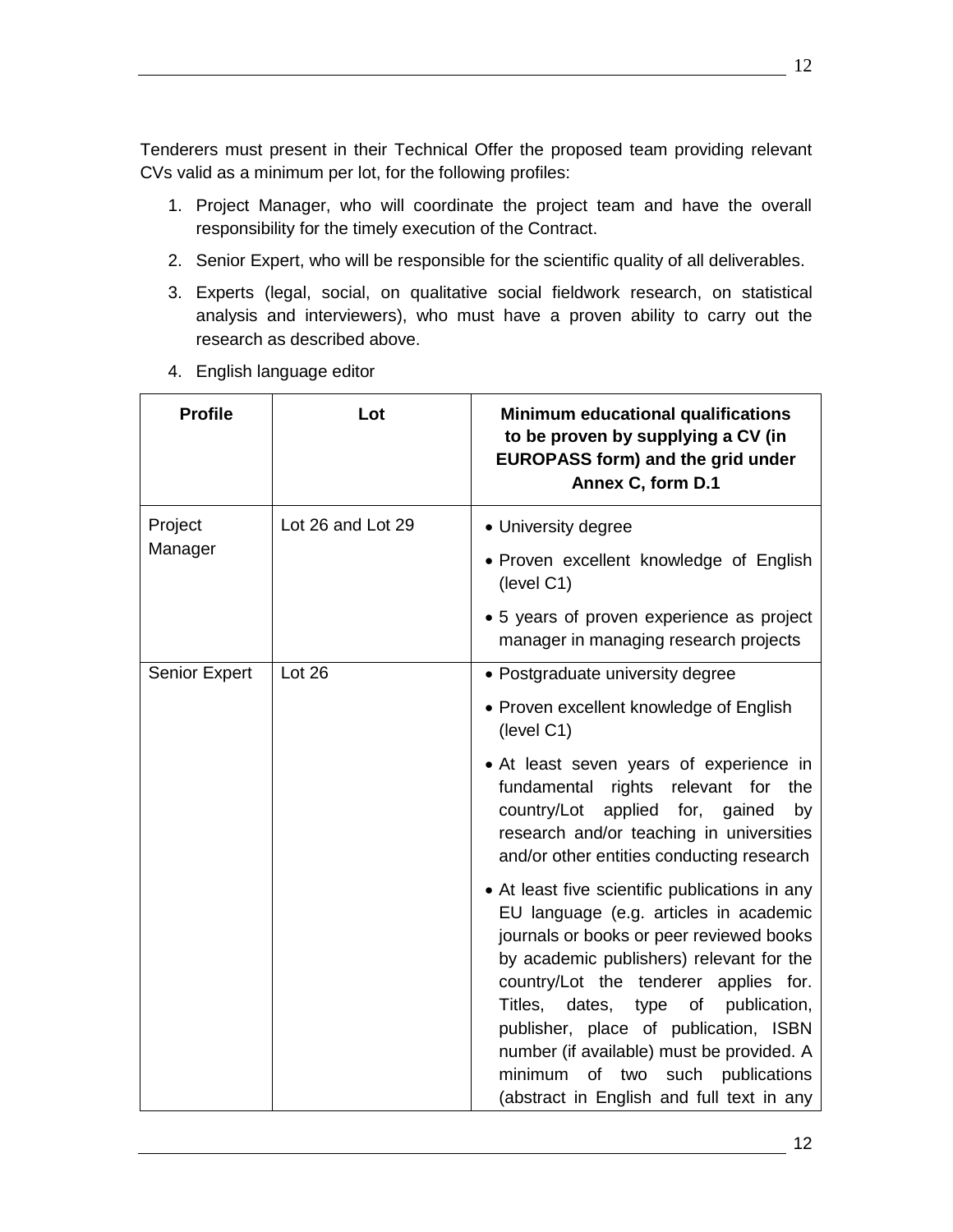|                     |                   | EU language) must be provided.                                                                                                                                                                                                                                                                                                                                                                                                                                                                    |
|---------------------|-------------------|---------------------------------------------------------------------------------------------------------------------------------------------------------------------------------------------------------------------------------------------------------------------------------------------------------------------------------------------------------------------------------------------------------------------------------------------------------------------------------------------------|
| Senior expert       | Lot 29            | • Postgraduate university degree                                                                                                                                                                                                                                                                                                                                                                                                                                                                  |
|                     |                   | • Proven excellent knowledge of English<br>(level C1)                                                                                                                                                                                                                                                                                                                                                                                                                                             |
|                     |                   | • At least seven years of experience in<br>fundamental rights gained by research<br>and/or teaching in universities and/or<br>other entities conducting research                                                                                                                                                                                                                                                                                                                                  |
|                     |                   | • At least five scientific publications in any<br>EU language (e.g. articles in academic<br>journals or books or peer reviewed books<br>by academic publishers) with a particular<br>EU/International<br>comparative<br>focus.<br>Titles, dates, type of publication,<br>publisher, place of publication, ISBN<br>number (if available) must be provided. A<br>minimum<br>of two<br>such publications<br>(abstract and full text) must be provided<br>in English (i.e. translated, if necessary). |
| Legal               | Lot 26 and Lot 29 | • University degree                                                                                                                                                                                                                                                                                                                                                                                                                                                                               |
| Expert(s)           |                   | • Proven excellent knowledge of English<br>(level C1)                                                                                                                                                                                                                                                                                                                                                                                                                                             |
|                     |                   | • At least two scientific publications in any<br>EU language (e.g. articles in academic<br>journals or books or peer reviewed books<br>by academic publishers) relevant to the<br>Lot the tenderer applies for. Titles, dates,<br>type of publication, publisher, place of<br>publication, ISBN number (if available)<br>must be provided. A minimum of one<br>such publication (abstract in English and<br>full text in any EU language) must be<br>provided.                                    |
| Social<br>Expert(s) | Lot 26 and Lot 29 | • University degree                                                                                                                                                                                                                                                                                                                                                                                                                                                                               |
|                     |                   | • Proven excellent knowledge of English                                                                                                                                                                                                                                                                                                                                                                                                                                                           |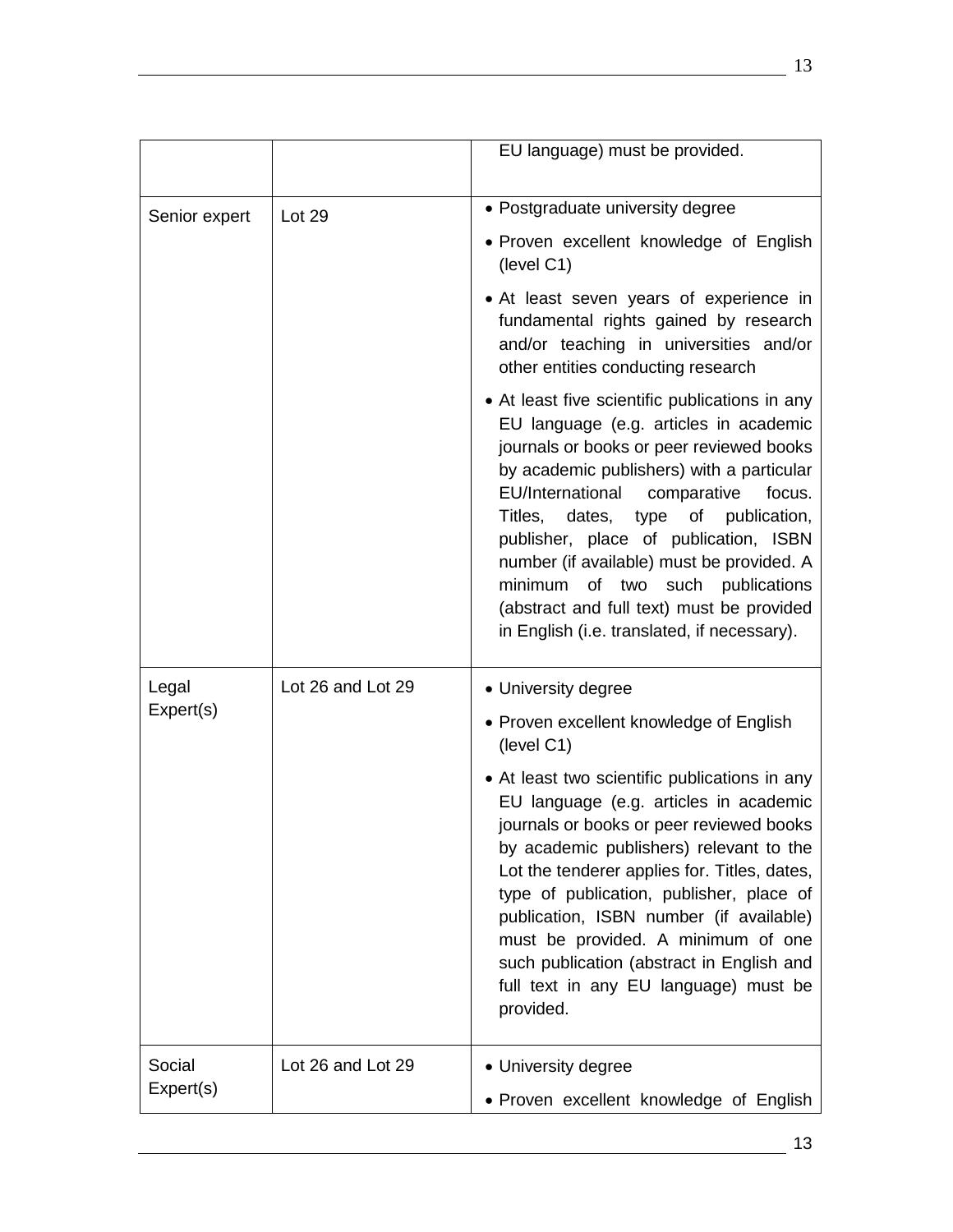|                               |                   | (level C1)                                                                                                                                                                                                                                                                                                                                                                                                                                                                                      |
|-------------------------------|-------------------|-------------------------------------------------------------------------------------------------------------------------------------------------------------------------------------------------------------------------------------------------------------------------------------------------------------------------------------------------------------------------------------------------------------------------------------------------------------------------------------------------|
|                               |                   | • At least two scientific publications in any<br>EU language (e.g. article in academic<br>journals or books or peer reviewed books<br>by academic publishers) relevant to the<br>Lot the tenderer applies for. Titles, dates,<br>type of publication, publisher, place of<br>publication, ISBN number (if available)<br>must be provided. A minimum of one<br>such publication (abstract in English and<br>full text in any EU language) must be<br>provided.                                   |
| Social<br>Expert<br>fieldwork | Lot 26 and Lot 29 | • University degree                                                                                                                                                                                                                                                                                                                                                                                                                                                                             |
| on<br>research                |                   | • Proven excellent knowledge of English<br>(level C1)                                                                                                                                                                                                                                                                                                                                                                                                                                           |
|                               |                   | • Proven evidence of participation in at<br>least two qualitative research projects,<br>where the expert was responsible for or<br>carried out qualitative fieldwork research                                                                                                                                                                                                                                                                                                                   |
|                               |                   | • At least two scientific publications in any<br>language (e.g. article<br>EU<br>in<br>peer<br>reviewed academic journals or books or<br>peer reviewed books<br>by academic<br>publishers) relevant to the Lot the<br>tenderer applies for. Titles, dates, type<br>publication, publisher, place<br>of<br>of<br>publication, ISBN number (if available)<br>must be provided. A minimum of one<br>such publication (abstract in English and<br>full text in any EU language) must be<br>provided |
| Expert on<br>statistical      | Lot 29            | • University degree                                                                                                                                                                                                                                                                                                                                                                                                                                                                             |
| analysis                      |                   | • Proven excellent knowledge of English<br>(level C1)                                                                                                                                                                                                                                                                                                                                                                                                                                           |
|                               |                   | • Proven evidence of participation in at                                                                                                                                                                                                                                                                                                                                                                                                                                                        |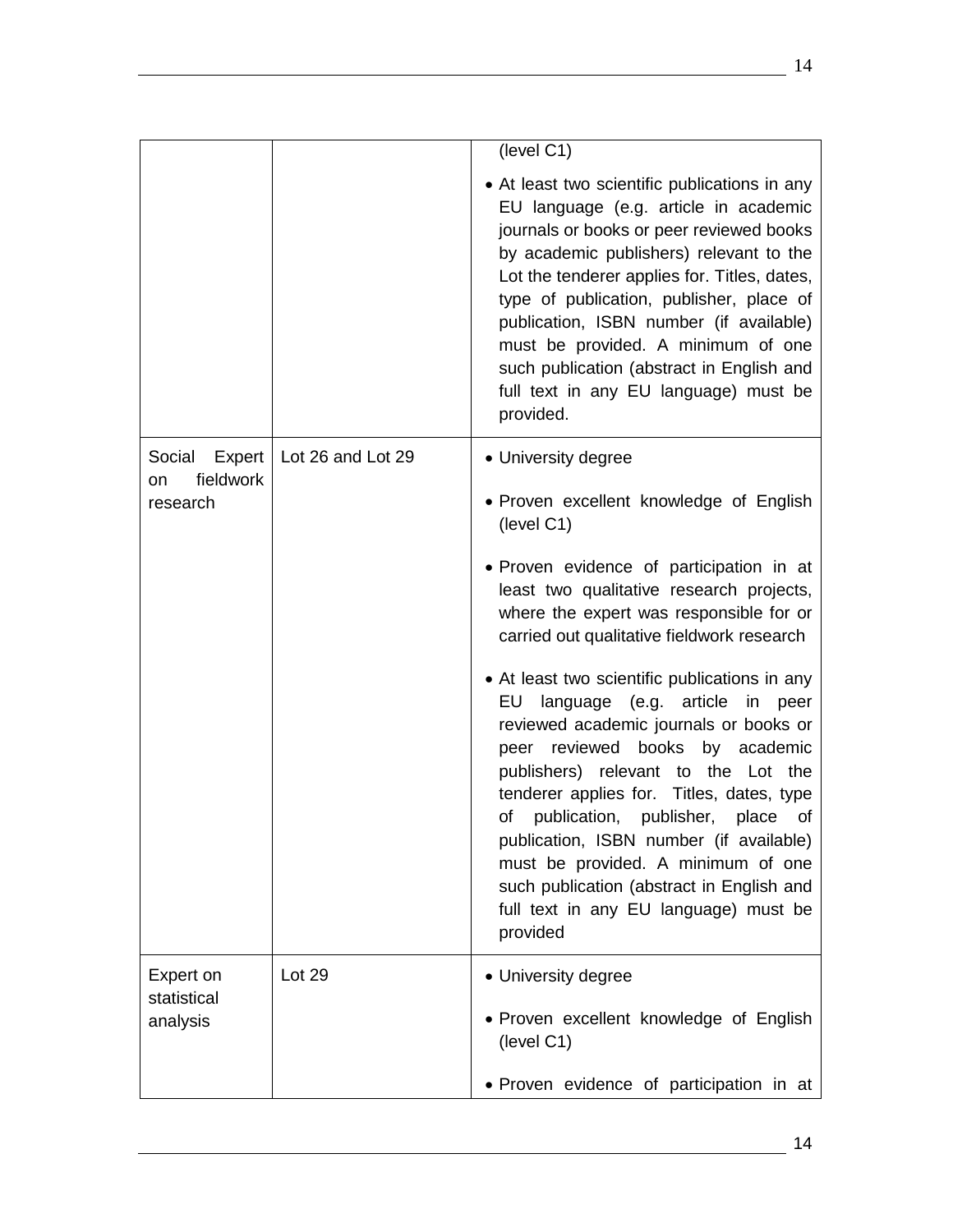|                    |                   | least two research projects, where the<br>expert was responsible for analysing and<br>comparing quantitative research data.<br>• At least two scientific publications in any<br>EU language (e.g. article in academic<br>journals or books or books by academic<br>publishers)<br>Titles,<br>dates,<br>type<br>οf<br>publication,<br>publisher,<br>place<br>0f<br>publication, ISBN number (if available)<br>must be provided. A minimum of one<br>such publication (abstract in English and<br>full text in any EU language) must be<br>provided. |
|--------------------|-------------------|----------------------------------------------------------------------------------------------------------------------------------------------------------------------------------------------------------------------------------------------------------------------------------------------------------------------------------------------------------------------------------------------------------------------------------------------------------------------------------------------------------------------------------------------------|
| Interviewer(s)     | Lot 26            | • Proven knowledge of English (level B2)<br>• Proven evidence of experience in at least<br>the<br>research<br>projects,<br>where<br>two<br>interviewer<br>for<br>responsible<br>was<br>administering<br>conducting<br>and<br>qualitative/quantitative interviews and/or<br>focus group discussions.                                                                                                                                                                                                                                                |
| Language<br>Editor | Lot 26 and Lot 29 | • Proven excellent knowledge of English<br>(level C2)<br>• 3 years proven experience as English<br>language editor; a minimum of two<br>examples of edited work in English must<br>be provided.                                                                                                                                                                                                                                                                                                                                                    |

# <span id="page-14-0"></span>**9 Communication**

Communication between the Contractor and the FRA shall be possible by phone during the FRA's working days and hours and through fax, electronic, and surface mail. Any written communication sent by the FRA shall be answered within two (2) working days. The Contractors should ensure that questions for clarification regarding any deliverable are addressed, if requested by the FRA by e-mail within three (3) working days. Where possible, the communication between the contractor and the FRA can also be through video and/or teleconferencing.